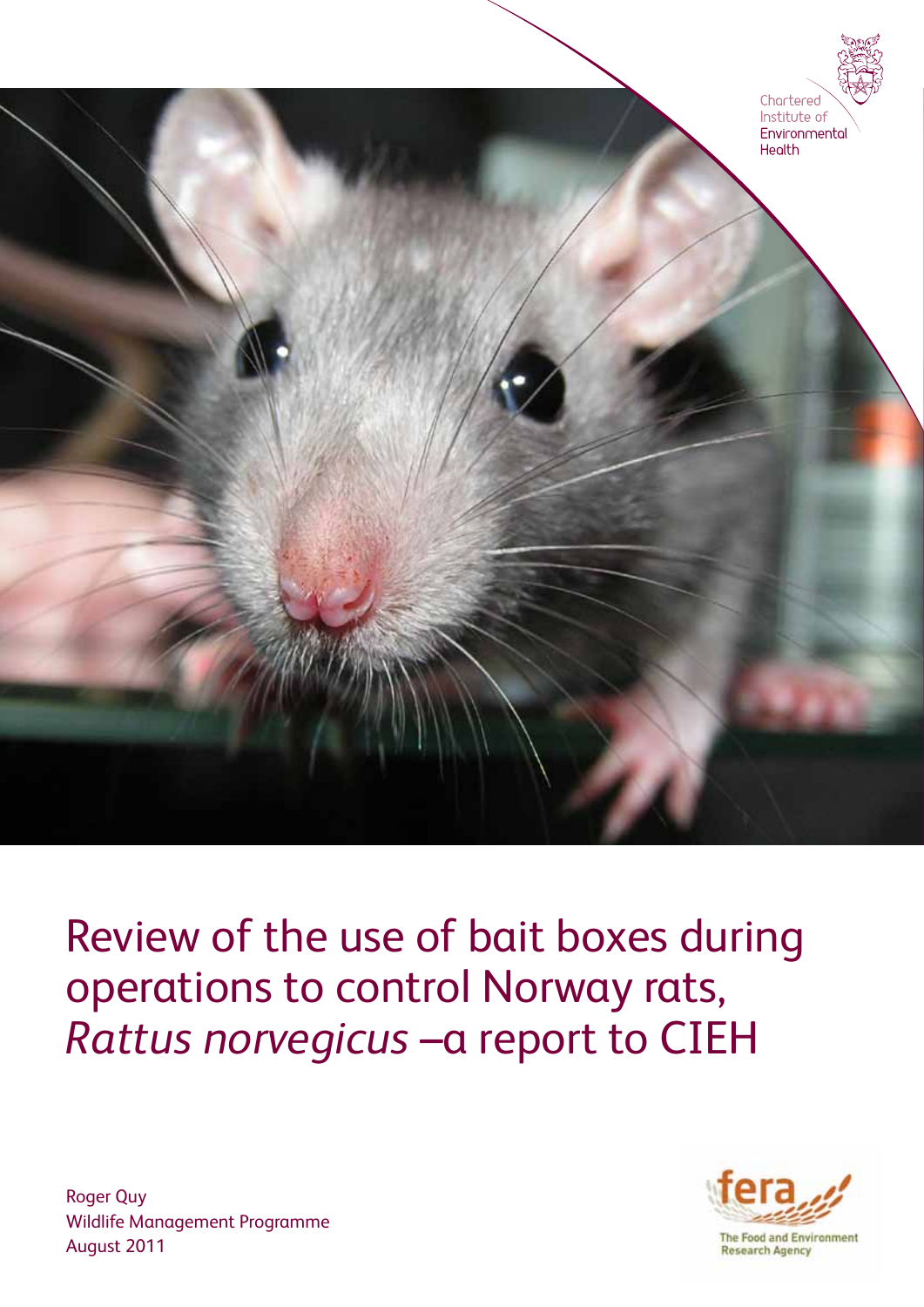#### Author

**Roger Quy Wildlife Management Programme The Food and Environment Research Agency (FERA) Sand Hutton York YO41 1LZ**

This independent report was commissioned by the Chartered Institute of Environmental Health as part of the debate on the need for greater public health interventions in resolving pest problems. Its views are not necessarily those of the CIEH.

*For further information, please see Buckle, A. P. and Prescott, C. V. (2010). Effects of tamper-resistant bait boxes on bait uptake by Norway rats (Rattus norvegicus Berk.). International Journal of Pest Management.*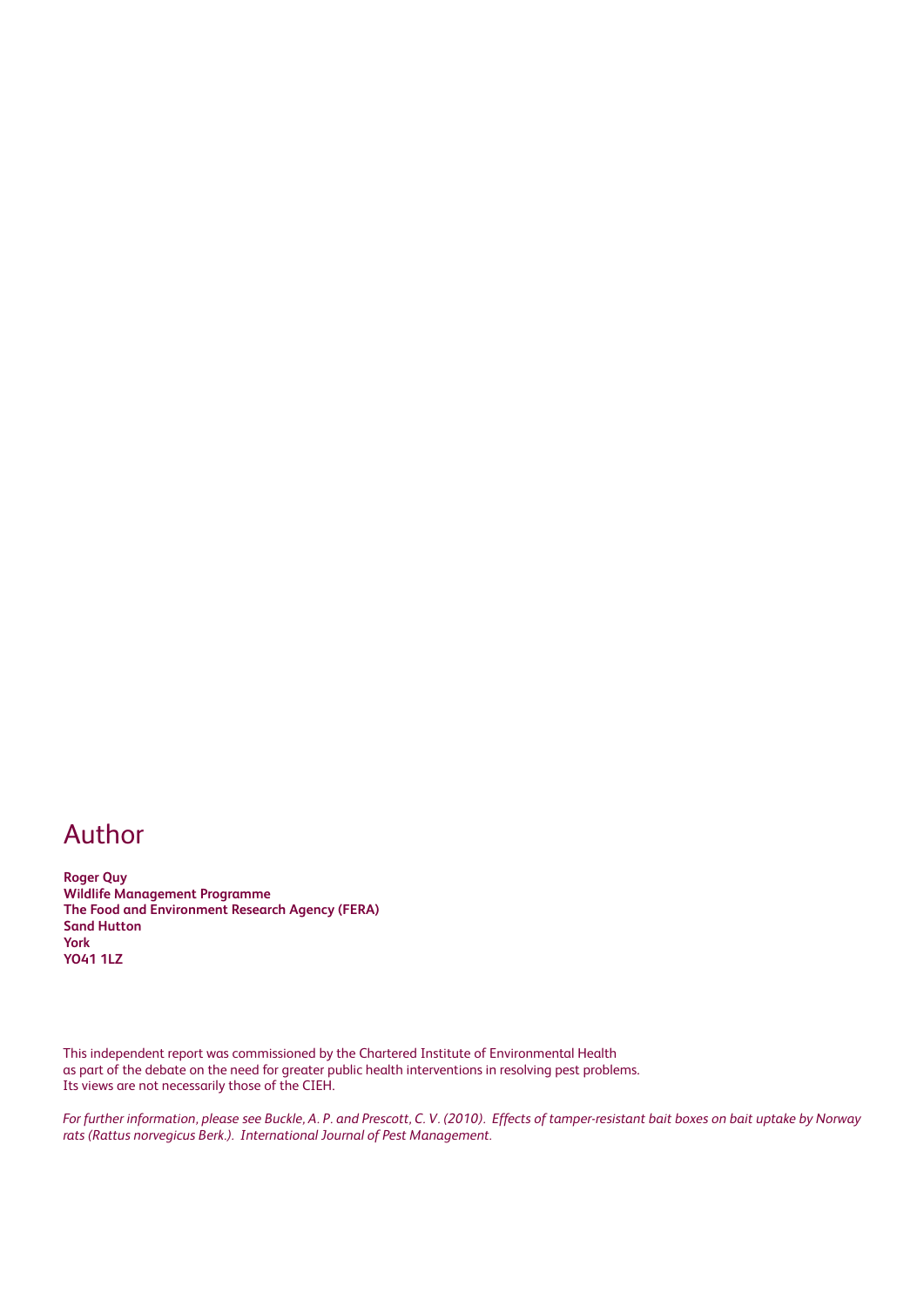#### Introduction

During the latter part of the 20th Century, many rodent control treatments started to use tamperresistant bait boxes. These provide a secure way in which rodent baits can be used. On the face of it, this is a sensible way in which to prevent non-target species from accessing the rodent baits.

However, research carried out by the UK Government's Food and Environment Research Agency has shown that the use of tamper-resistant bait boxes can significantly extend the time that it takes a treatment to be successful.

This means that wildlife is more likely to be adversely affected through secondary poisoning. The National Pest Advisory Panel of the Chartered Institute of Environmental Health has commissioned Fera to produce a report on the work it carried out. This shows that, where tamper-resistant boxes are used unnecessarily, they create adverse environmental problems.

This view is endorsed by other environmental experts who are familiar with rodent control programmes. We, therefore, ask regulatory authorities and those carrying out pest control treatments to bear this in mind when deciding where and when to use such boxes.

**Stephen Battersby President Chartered Institute of Environmental Health**

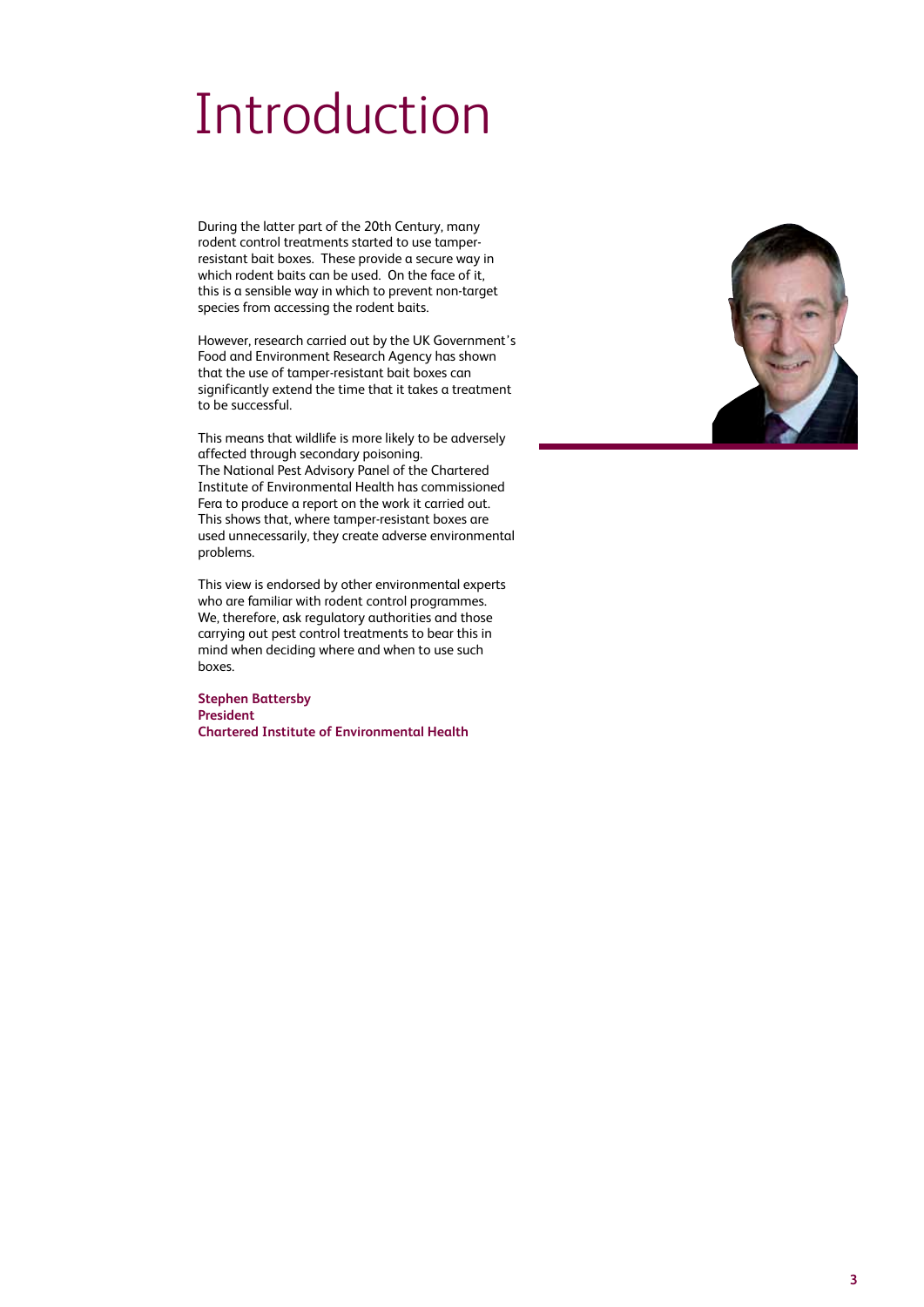### Executive Summary

As most rodenticides are toxic to a wide range of vertebrate species, pest control operators are obliged to take precautions to prevent non-target species from accessing baits during treatments. However, the measures taken to protect the bait should not also discourage rats from eating it, because if rats are not controlled, there is a risk of disease transmission to humans and other animals, continuing damage to structures and contamination of commodities.

To minimise damage, it is clearly desirable to eradicate an infestation as quickly as possible and this can be achieved with anticoagulant baits in 2-3 weeks if there is a quick uptake of bait by all the rats. A quick uptake is more likely if the baiting method is in tune with rat foraging behaviour, in which the animals seek easy access, a quick escape and can feed in groups.

Tamper-resistant bait boxes with internal baffles would seem to overly restrict a rat's access and discourage group feeding.

Some commercially-available, tamper-resistant bait boxes seem low in height and would probably prevent most adult-sized rats from feeding in their preferred manner i.e. sitting on their haunches, rotating a food particle with the paws as it is eaten (Whishaw and Tomie, 1987). If rats feel uncomfortable inside a bait box, this might encourage bait transfer or, if bait is fixed in position, discourage any take at all.

Regardless of the baiting method, a quick uptake of bait is less likely when rats have abundant resources available to them, especially where cereals are stored in stable, unchanging habitats.

With abundant food and nesting opportunities, rats may have small home ranges in which they become familiar with their surroundings and easily detect new objects that they then typically avoid. Under these circumstances, any container, whether tamper-



Rats carry many disease-causing pathogens as well as being responsible for fires and floods in buildings. Their presence is often a sign of a degraded area.

resistant or not, would be treated the same by rats. Rats with larger home ranges would presumably find it difficult to retain a detailed knowledge of their habitat and might not always realise that a bait box is a new object.

While the nature of a bait container might determine how a rat reacts, its response also seems to be influenced by population density. It is notable that in very large populations (in the UK this has often been linked to anticoagulant resistance (Anon, 2002; Quy et al., 1995) bait uptake is rapid – population pressure perhaps forces rats to be less inhibited about approaching any type of container. Such situations are not the norm and if operators use any type of box, they should expect a delay in bait uptake by most rats in the population.

Analysis of data on rat activity at bait boxes placed on farms revealed that while it may be up to 2 weeks before any bait is eaten at some points, if there is no take from more than half the boxes visited by rats during the first week of baiting, the treatment is unlikely to be successful, no matter how long it continues (Quy et al., (1994).

To maximise the efficiency of rodent control, it would be prudent to retain the options of using a wide range of techniques, including burrow-baiting. Experience has shown that a flexible response coupled with the ingenuity of the operator can produce effective control with minimal non-target casualties. Sometimes a flexible response necessarily increases the risk to non-targets particularly when baits are made more accessible to the target species, but in such cases the risk can often be controlled by more frequent bait inspections.

Tamper-resistant containers baited with immovable block baits are appropriate if baits are inspected infrequently, but the evidence presented in this review suggests that relatively little rodent control will be achieved.



Rubbish is often left out in streets overnight or dumped in alleys, presenting a challenge to pest control services.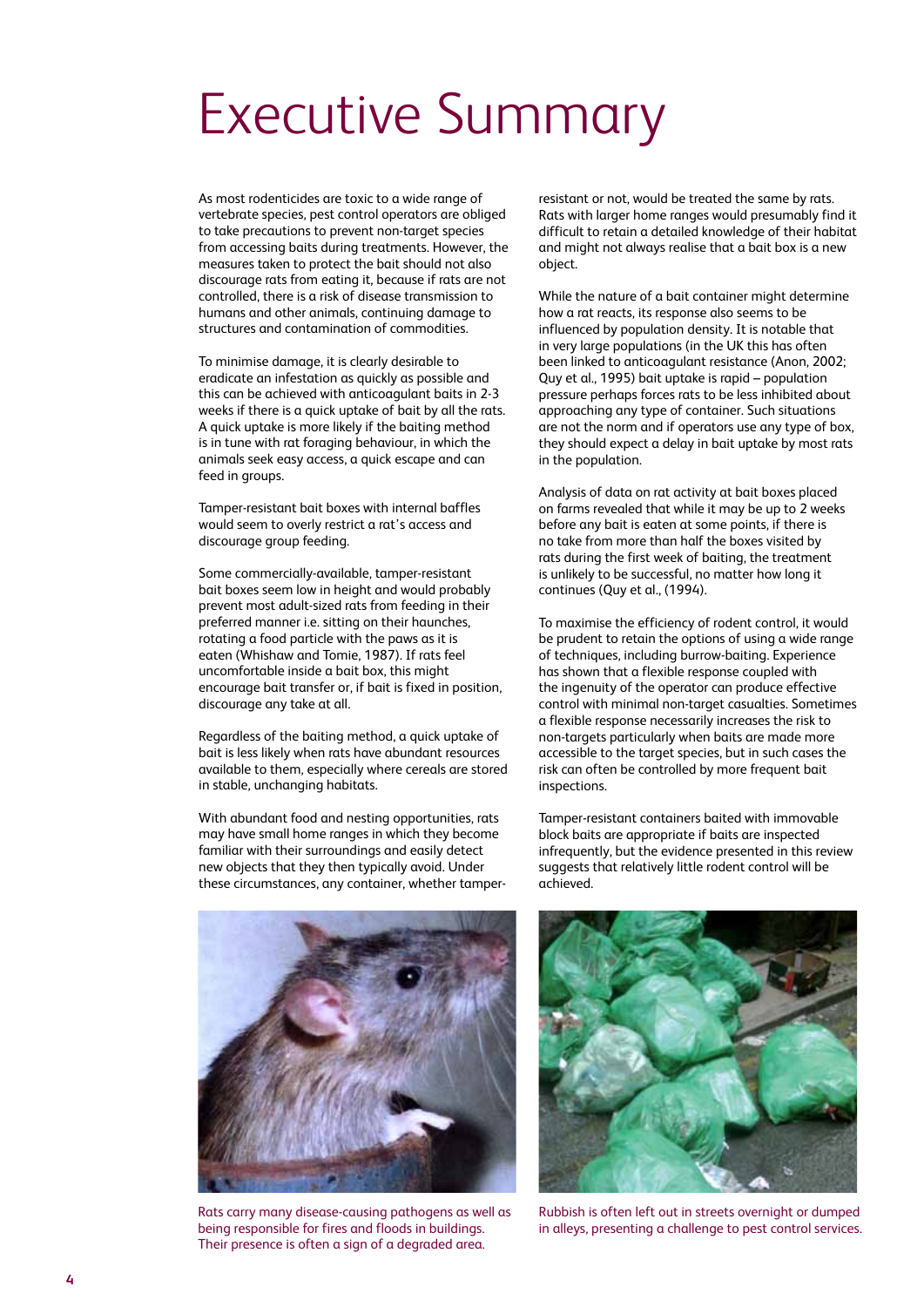### Background

As the rodenticides currently available are not speciesspecific, it is clearly important to prevent other animals from eating the bait during treatments. The usual practice to balance efficacy against safety is to carry out a site-specific risk assessment. However, there appears to be a trend among pesticide regulatory authorities, concerned about the risks to wildlife and particularly children from rodenticide exposure, to be more prescriptive on the type of protection that is necessary to keep baits safe.

This concern is probably linked to the gradual shift away from the use of first-generation anticoagulants towards the more toxic second-generation compounds (Cowan and Quy, 2003). New regulations by the US EPA, published in 2008, will require the use of tamper-resistant boxes for all indoor and outdoor (above-ground) bait applications. Under the review of pesticides following EU Directive 98/8/EC, assessment reports on the anticoagulant rodenticides warfarin, brodifacoum and difenacoum, published in 2009, include statements that Member States should require the use of tamper-resistant bait boxes in order to minimise non-target risks.

One of the first tamper-resistant bait containers was developed during the 1940s, the P3 (or Protected Poison Point) (Elton and Ranson, 1954). Its designers claimed it was almost completely rat- and mousespecific (despite an internal baffle, sparrows did manage to find a way in) and a locking spring prevented children from opening it. It was noted that P3s were sometimes not entered if placed in 'difficult' environments, such as grain stores, did not draw in the whole of a rat population and restricted the number of rats that could feed at any one time.

In the 1970s, the US EPA became concerned that householders/pest control operators were not protecting baits adequately, citing statistics on human exposures to rodenticides (Jacobs, 1990). In 1983 and 1984, public hearings were held in which some participants claimed that a statutory requirement to use 'tamper-proof' boxes would reduce the effectiveness of treatments because rodents were said to be reluctant to enter and feed from bait stations with internal baffles.

Kaukeinen (1987) tested the response of wild rats to eight tamper-proof designs under semi-natural conditions and concluded that the safety features and construction materials appeared to interfere with rodent utilisation of some bait stations. There is now concern among rodent control practitioners that a ruling to place bait only in tamper-resistant bait containers in all circumstances would reduce the effectiveness of rat control significantly.

This review draws on research carried out by Fera (including its predecessor organisations) into the factors that influence the outcome of treatments carried out to control populations of Norway rats (Rattus norvegicus), particularly in relation to the baiting method.

However, Fera has not specifically tested commercial bait containers that are claimed to be tamperresistant but research on rat behaviour and ecology has enabled predictions to be made about the likely consequences for control efficiency, if the use of such containers became mandatory.



Norway rats are commensal rodents, that is they live in close association with humans. This rat was found living in a disused pipe at the rear of a restaurant, where it fed each night on waste food from the kitchen.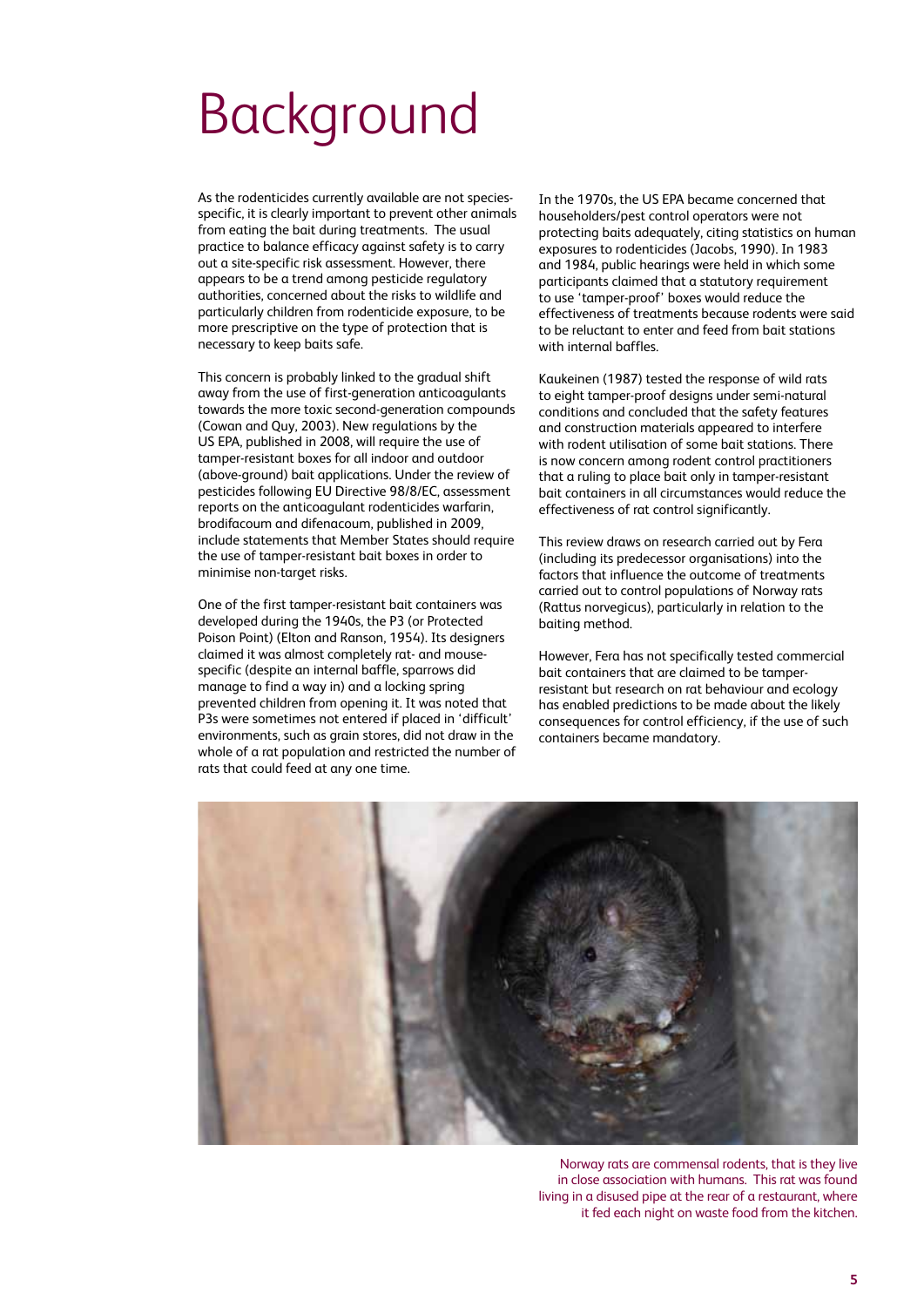# Bait application methods and efficacy

Standard Fera practice was to use wooden or plastic bait trays protected by natural cover (i.e. materials found on-site, such as corrugated metal sheets, wooden boards, drainage pipes, slates, bales, empty fertiliser bags).

These bait protection measures were regarded as sufficient even for applications of brodifacoum and flocoumafen outdoors on farms in mid-Wales (Rennison and Dubock, 1978; Buckle, 1986), as the speed of control was fast enough (11-25 days, 10-21 days respectively) to minimise non-target casualties. Boxes were used infrequently and usually where cover was unavailable, for example, along hedgerows.

The reluctance to use boxes was in part associated with the initial avoidance by rats of any new object that appears in the environment (Shorten, 1954). In practice, operators found that boxes evoked a bigger response than wooden trays i.e. that rats would approach trays protected by natural cover within 2-3 days but would avoid boxes for 7-14 days. In contrast to the relatively short treatments on Welsh farms, Greaves et al., (1982) reported brodifacoum treatments on Hampshire farms taking 21-73 days to complete, resulting in a number of non-target casualties.

The difference in treatment efficiency between the two areas was attributed at first to anticoagulant resistance, but a re-analysis of the data suggested that the ecological conditions prevailing in each area were of more significance, in particular, the greater availability of stored grain on Hampshire farms and the more extensive nature of rat infestations (Quy et al., 1992a). These factors caused slower rates of bait uptake and thus lengthy treatments, regardless of the rodenticide being applied.

Although brodifacoum and flocoumafen were subsequently restricted to indoor use only, treatments with other second-generation anticoagulants, difenacoum and bromadiolone, in Hampshire also resulted in non-target deaths, albeit to a lesser extent.

In an attempt to reduce the risk to wildlife, bait trays protected by natural cover were increasingly replaced with bait boxes especially for all outdoor bait placements and then for most indoor placements as well – bait trays, if used at all, were only placed where non-targets could be excluded, such as inside a completely enclosed building.

A typical Fera bait box is approximately 360 mm (l) x 260 mm (w) x 140 mm (h), made of marine plywood with a metal lid. Each box has a 70 mm x 70 mm entrance at both ends and is open inside except for a baffle 25 mm high, which prevents bait spilling out of the entrances. A heavy object is usually placed on the lid to prevent it being blown off or knocked off accidentally.

By using boxes, the bait was better protected against the weather, interference from farm dogs and the inadvertent removal of the cover by the farmer. However, burrow-baiting remained a valuable part of rodenticide application methodology, especially in relation to its speed of control in 'difficult' environments.

Burrow-baiting has for many years been seen as the most effective means of intercepting rats between their day-time resting places and their night-time feeding sites (Middleton, 1954). In practice, it is unlikely that burrow-baiting alone would eliminate a rat population as some burrows might not be found or be inaccessible and some rats might prefer to nest inside discarded machinery or inside buildings. Moreover, uneaten bait is difficult to recover and rats sometimes eject bait from burrows thereby increasing the risk to non-target animals. Quy et al., (1996) found that the bait application method had a greater effect on the outcome of treatments than the palatability of the bait. In an experiment to relate bait palatability to performance in the field, baits containing bromadiolone or difenacoum in a variety of cereal bases were applied to control warfarin-susceptible rats.

Each of the 24 treatments began with baits laid in wooden boxes that had been put out at least one week before baiting began. When stored food was present at a site, container baiting was invariably unsuccessful and was therefore limited to a maximum of 3 weeks before the baits were redistributed to active rat burrows for a further 3 weeks.

As a consequence, baits that had been assessed under standard laboratory test protocols to have a mean acceptance as low as 3.7% (and therefore regarded as significantly unpalatable) were nevertheless effective if applied directly into burrow entrances, even when alternative food was present on the trial site.

The mean percentage population reduction after the container baiting was 37.1 and after the burrow baiting 96.8.

In can be argued that the wider dispersion of baits with burrow-baiting and a possible additive effect due to the previous container-baiting over-estimated the effect of the burrow baiting, but the magnitude of population reduction once burrows were baited suggested that the bait boxes of the type used in the trials constrained effectiveness and, at the very least, would lead to longer treatments (Cowan et al., 1994).

This was confirmed by a direct comparison between burrow-baiting and box-baiting (Anon, 2002) on 20 rat-infested farms. Infested sites were paired in terms of the distribution of rats and ease of access to areas containing burrows. One site in each of 10 pairs was randomly allocated to either burrow-baiting or boxbaiting.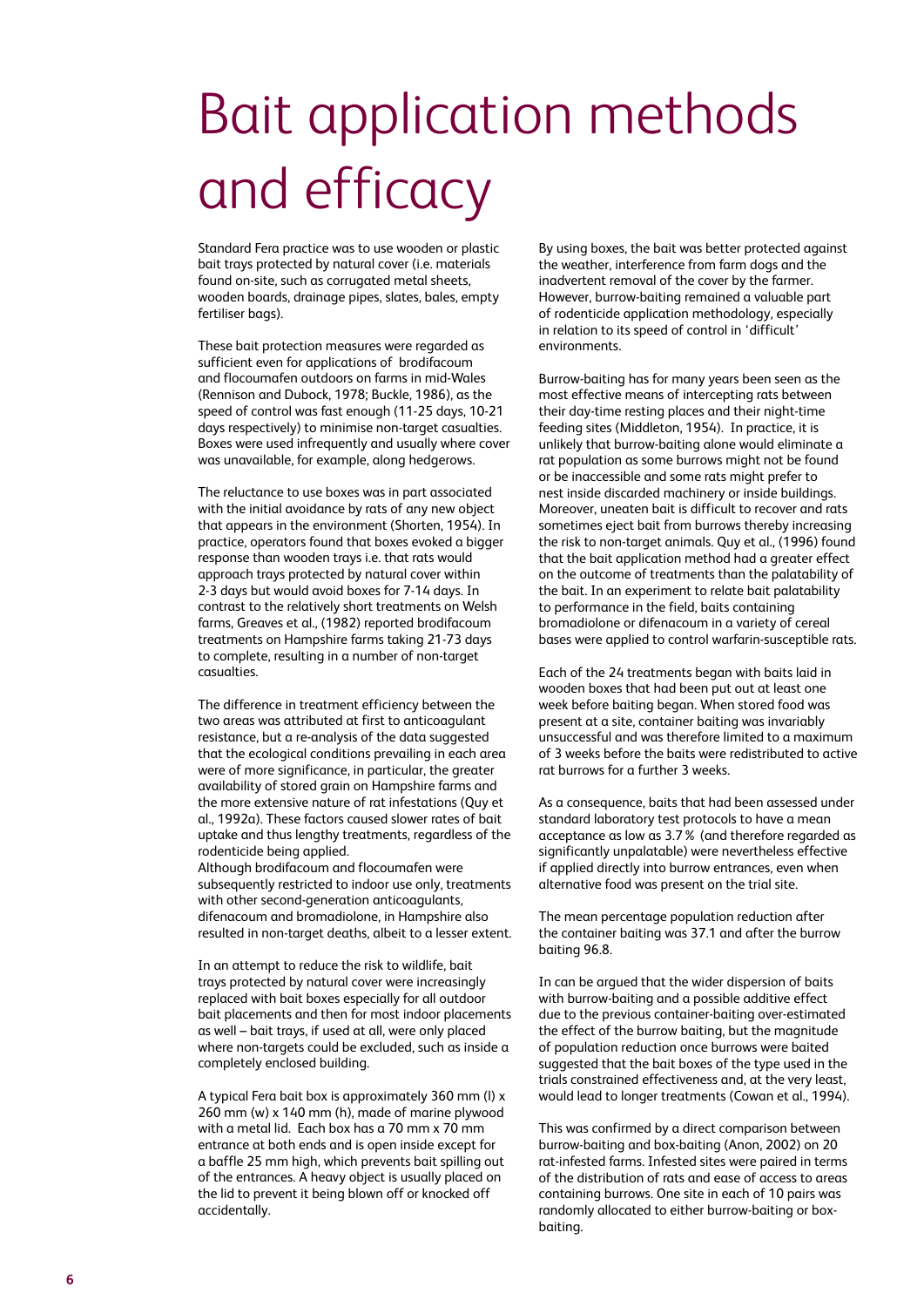

Each trial began with a census of the rat population using the tracking plate method (Quy et al. 1993). The initial quantity of bait at each point, whether a burrow or box, was dependent on the point estimate of population size. This avoided placing a disproportionate amount of bait in boxes, when the dimensions of rat burrows necessarily restricted the quantity that could be applied and thus might unintentionally bias results in favour of container baiting.

The bait was a loose-grain cereal containing 0.005% difenacoum. Because it was difficult to specify a period, before bait was laid, which allowed most rats to overcome any wariness towards the containers, the boxes were positioned on the first day of the treatment; although it is often recommended that containers should be put out in advance of poison bait being laid, this procedure was in line with current commercial practice.

After bait was dispensed, burrows were lightly blocked (e.g. with grass): this provided some protection for the bait and also allowed activity to be monitored. More substantial blocking might have caused the burrow to be abandoned. Baiting continued for 3 weeks and to gain information on the relative efficiency of the 2 baiting methods, each population was re-censused using the tracking plate method during the second, third and first post-treatment weeks.

The mean take of bait from boxes during the first week was 1.2 g/rat/day, but no take was recorded on 6/10 sites. By the third week, the take had increased to 5.0 g/rat/day with takes at 9/10 sites. The mean percentage population reduction was 28 ± se 16.3; no site was cleared of infestation. The average take by rats from burrows during the first week was 15.5 g/rat/ day with takes at all sites. After 3 weeks baiting, the mean percentage population reduction was  $72 \pm$  se 12.7, significantly different from the reduction due to container baiting. However, rats were eradicated from only 1 site. Undoubtedly, with unlimited time, both burrow-baiting and container-baiting would be equally effective, but burrow-baiting gave more than twice the level of control over 3 weeks.

Even if eradicating the last few rats meant that the 2 baiting methods had similar overall treatment lengths, relatively quick control of most rats would allow early reductions (i.e. before non-target animals started visiting bait points) in the amount of bait remaining in the environment to eliminate the residual population.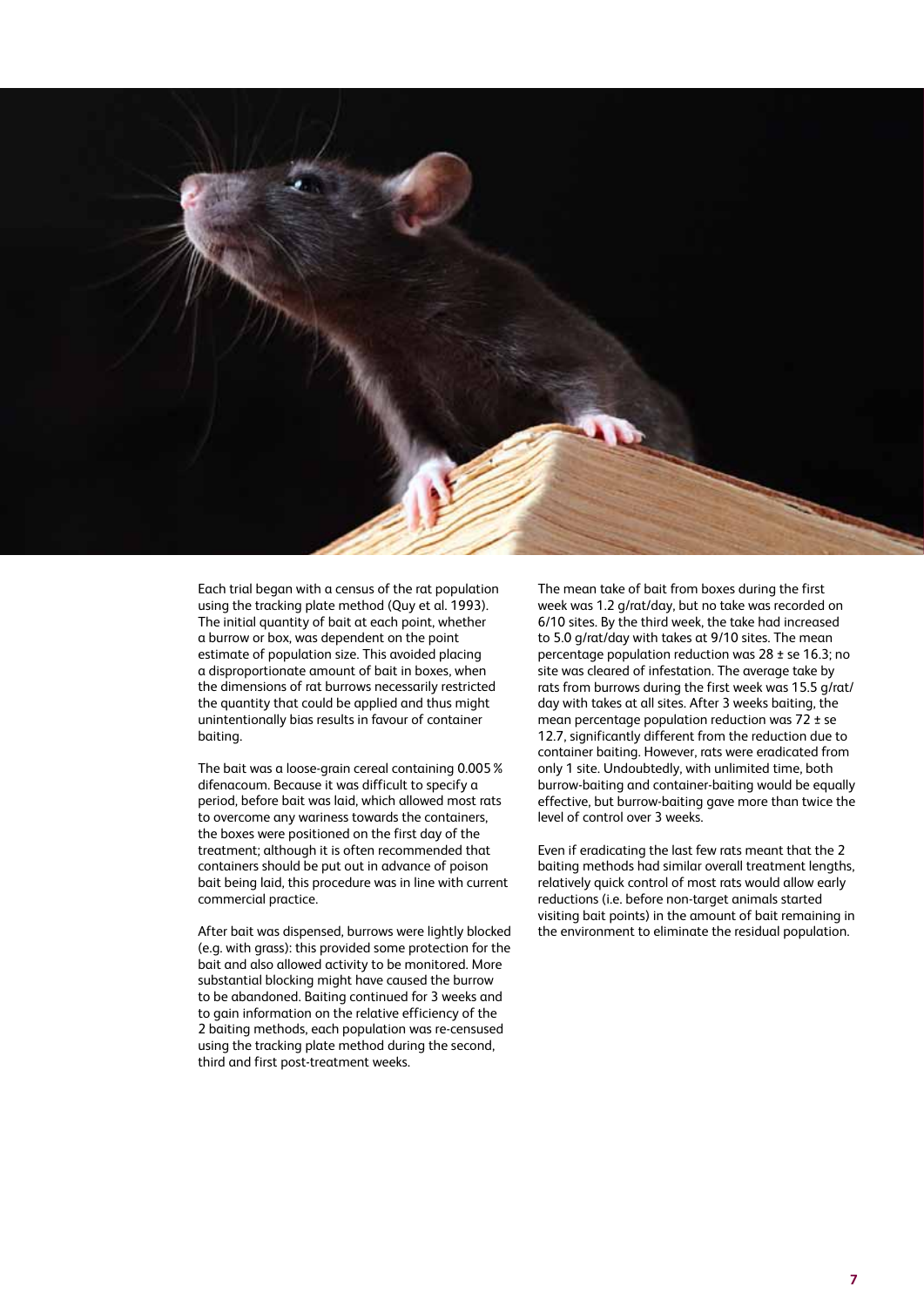## Rat behaviour towards bait containers

During investigations to determine the impact of anticoagulant resistance on treatment efficacy, a total of 48 trials were carried out on farms in a replicated experimental design (Cowan et al 1995). Half the trials were conducted in an area where anticoagulant resistance was very low or non-existent and the other half in an area where the prevalence of warfarin resistance was high and resistance to secondgeneration anticoagulants was also present.

All bait was dispensed into bait boxes. The baits contained either difenacoum or bromadiolone to which had been added a quantitative bait marker. At the end of each trial, a sample of the surviving rats was obtained by live-trapping – only 5 treatments were completely successful after 7 weeks of baiting, but in 10 there was no population reduction (Quy et al., 1994). (For the purposes of the research, the endpoint of each trial was not 100% control, unless that was achieved before the 7-week limit.)

#### Fera research has found that nontransferable block baits are usually ignored by rats.

After analysis of their tissues, it was found that over 80% of the 642 survivors trapped from all unsuccessful treatments (i.e. those with <100% control) had eaten little or no bait (Cowan et al., 1995). The poor bait uptake among these rats was attributed particularly to the presence of cereals stored inside farm buildings under conditions that barely altered for weeks, sometimes months (Quy et al., 1992b).

The animals thus had an opportunity to become adapted to a food source that was not only attractive but was consistently available and thus predictable. Against this predictability, the novelty represented by novel baits and/or the bait containers might have elicited not only disinterest but active avoidance and under such conditions, animals exhibiting heightened neophobic responses would be at a selective advantage.

In contrast, rats living in constantly changing environments, such as probably occurs on most livestock farms, are likely to show less cautious behaviour towards novel baits and containers even when alternative food is plentiful. This helps explain the difference in efficiency between treatments carried out on predominantly livestock farms in mid-Wales and those on predominantly arable farms in Hampshire.

Inglis et al., (1996) monitored the foraging behaviour of wild rats under semi-natural conditions and found that neophobia to new containers was far stronger than neophobia to new foods. The strongest neophobic reactions occur when wild rats find new objects in a place where none had been experienced before, yet the animals will readily explore an unfamiliar area that necessarily contains strange objects.

Thus, strong neophobia is only triggered by new objects appearing in an already familiar environment, suggesting that containers would not be avoided if they were in place before rats invaded a site. This hypothesis was tested in a small-scale field experiment by Fera, in which wooden bait boxes were left in place (but empty) after a successful control treatment and were only re-baited when a new infestation became established. The outcome was compared with treatments in which the boxes were introduced onto the site at the start of the treatment. The results (unpublished) showed that much higher rates of bait uptake by rats were obtained from boxes that had been permanently in place.

In practice, during treatments in which bait containers, especially boxes, are used, no take at a particular bait point can be caused by rats actively avoiding the containers or more simply that the container is misplaced and rats haven't yet found it.

During the trials reported by Cowan et al., (1995), tracking plates were placed next to each bait box to distinguish those boxes that rats approached but didn't enter from those rats hadn't yet found. It became apparent that a third category existed, namely boxes that were entered by rats which then ate little or no bait, regardless of how palatable the bait had appeared to be in laboratory tests (Quy et al., 2003).

During some treatments, the majority of baits fell into this category suggesting that container neophobia was not an important factor. Bait piles inside the boxes were sometimes disturbed, but often no measurable take could be detected. If rats entered boxes without much hesitation, they then seemed unwilling to stay in them for more than a moment.

In other trials carried out by Fera, baits consisting of pellets, wax blocks or place packs have been taken by rats from containers and then subsequently abandoned in the open creating a potentially significant risk to non-target animals that, in the wider rodent control field, operators could do little about in terms of increased protection measures.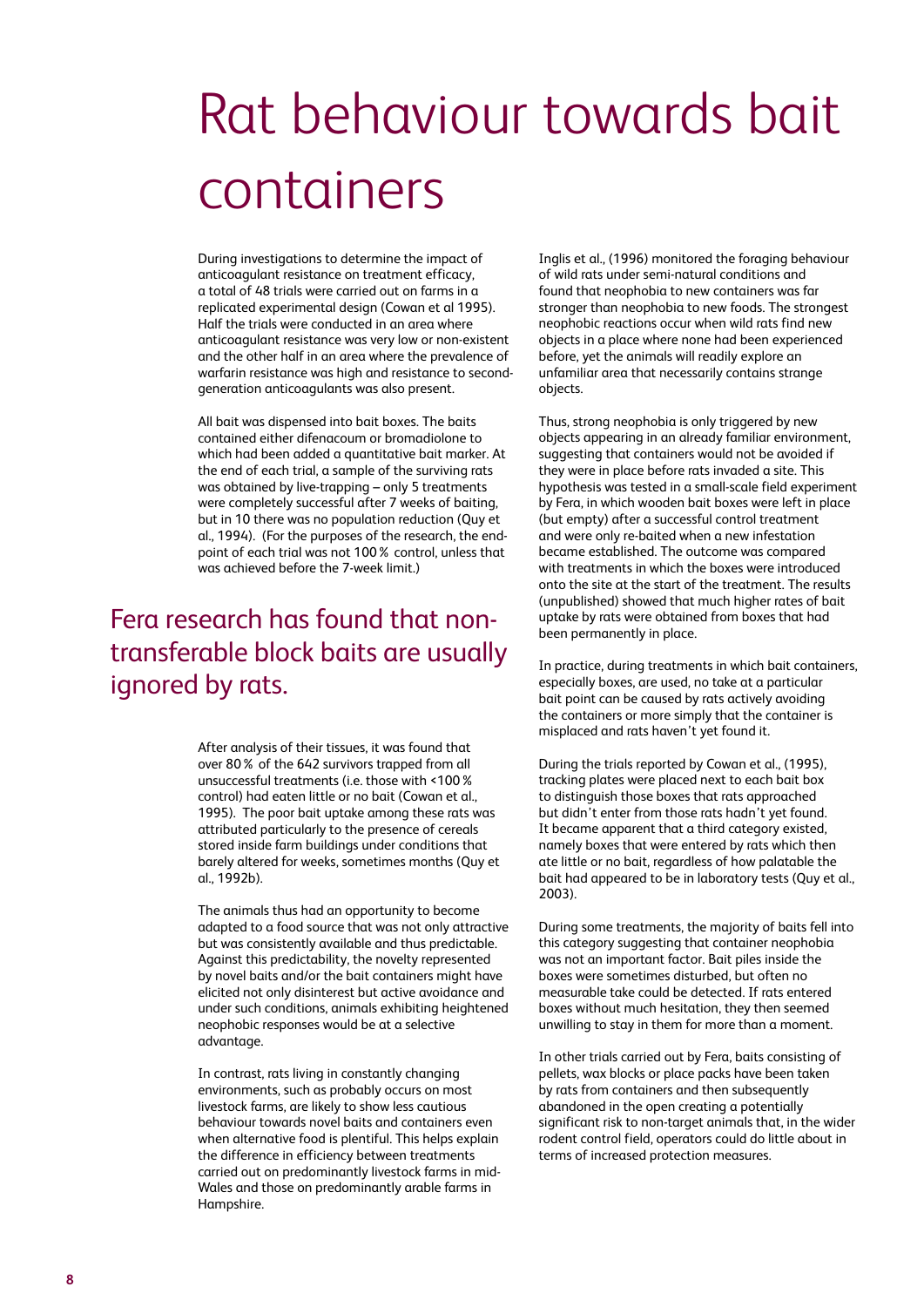Hoarding or transferring food (and also inedible objects) is a common and well-recorded behaviour among rats. Its significance, in terms of the safety of rodenticide treatments, has probably increased with greater use of second-generation anticoagulants that are more toxic to other animals, especially birds, than first-generation compounds such as warfarin. This risk has been recognised by manufacturers who have produced wax block formulations, which are apparently relatively unattractive to birds (Johnson, 1988) and are now made with a central hole so that they can be fixed inside a container preventing rats from removing them.

In the environmental conditions prevailing on most UK farms, Fera research has found that non-transferable block baits are usually ignored by rats. (In contrast, blocks fixed inside bait stations have proved successful in eradicating rats from UK off-shore islands (e.g. Canna)). However, rats will transfer any type of bait from individual cereal grains to wax blocks and place packs.

That rats seem prone to transport food fits in with optimal foraging theory that says they do it to minimise the risk of predation while maximising food gain. Thus, a wax block that weighs 20-30 g is a significant reward worth making a risky journey to retrieve, but it would take too long to consume it on the spot (i.e. in the bait box). Alternatively, wheat grains are small rewards that can be consumed quickly and thus it is worth making repeated short journeys to collect them.

To demonstrate the potential impact of this theory on the outcome of rodenticide treatments, family groups of wild rats were established under semi-natural (arena) conditions and were presented with different bait formulations (without poison) in a random order: whole wheat grains (0.05 g/grain), pellets (0.3 g/ pellet), wax blocks (20 g/block) and place packs (50 g/ pack containing pinhead oatmeal) (Anon, 2002).

All baits were presented in a wooden bait box, which had been adapted to detect a microtag implanted into each rat and a magnetic tag stuck to each bait particle (pellet, block or pack – wheat grains were too small). It was thus possible to monitor when bait particles were being carried out of the box and which rat was carrying them.

If fear of predators encouraged rats to transfer bait, then making rats feel safer by placing extra cover over the box might reduce transfer. Similarly, placing baits further from where rats nest (i.e. decreasing bait-point density) might encourage them to consume the smaller bait particles (wheat grains, pellets) in the box, provided the distance isn't increased so much that the bait is unlikely to be found. The results suggested that modifying the distribution and protection of baits would have little effect. All types of bait were transferred regardless of travel distance (5-15 m) or adding/removing cover.

Whole-wheat grains, which were too small to tag, were also carried out of the box, as discovered by occasional direct observation. Although travel distances did not exceed 15 m, past recommendations on the spacing of bait points have indicated 5 m apart as a common standard. The location of discarded magnets showed that transferred pellets were eaten within 4 m of the bait box and were seldom carried back to the nest area.

Similarly, abandoned wheat grains were found on the arena floor close to the box. In contrast, wax blocks and place-packs were invariably carried back to the nest. Bait transfer was carried out mostly by the younger (smaller) males in each family group. These findings are consistent with other studies on rat foraging behaviour (e.g. Whishaw and Whishaw, 1996) and suggest that attempts to prevent bait transfer are likely to result in minimal bait take.

The microtag detection system also enabled the length of visits by individual rats to be calculated and compared under different conditions. It was also possible to determine how many rats were present in the box at the same time. Quy et al., (2003) found that among family groups housed in arenas, visits by single rats, regardless of age or size, to a bait box containing wheat grains were short, with a range of median values from 2-15 s/visit.

If rats were not alone, visits were longer, but juvenile rats would not remain for long in a box with a much larger adult, even though they were related to it. However, when the juveniles had grown to adult size, they stayed in the box with one or more other adults for the same length of time.

These results suggest that the foraging behaviour of rats is dictated more by fear of conspecific aggression than by fear of predation. The same technology was used to measure the length of visits to a bait box and burrow baits by rats in the field: the median visit length to burrow baits was 12 s (n=1304) and to a box 17 s (n=1272), a difference unlikely to be biologically significant. Berdoy and Macdonald (1991) also reported short visits to a feeding station where apparently only one rat could feed at a time: the majority of visits lasted 1-8 s. An interpretation of these results is that during a rodenticide treatment bait transfer becomes more likely when only one individual at a time can access the bait and, moreover, if bait can't be transferred (i.e. fixed in position), it may be ignored.

Bait transfer becomes less likely if rats can feed in groups; biologically, group-feeding presumably offers some protection from a predator attack.



A rat burrow in a housing estate in London. Placing bait directly into burrows where rats live and eat results in quicker control and minimises the risk of secondary poisoning to non-target species.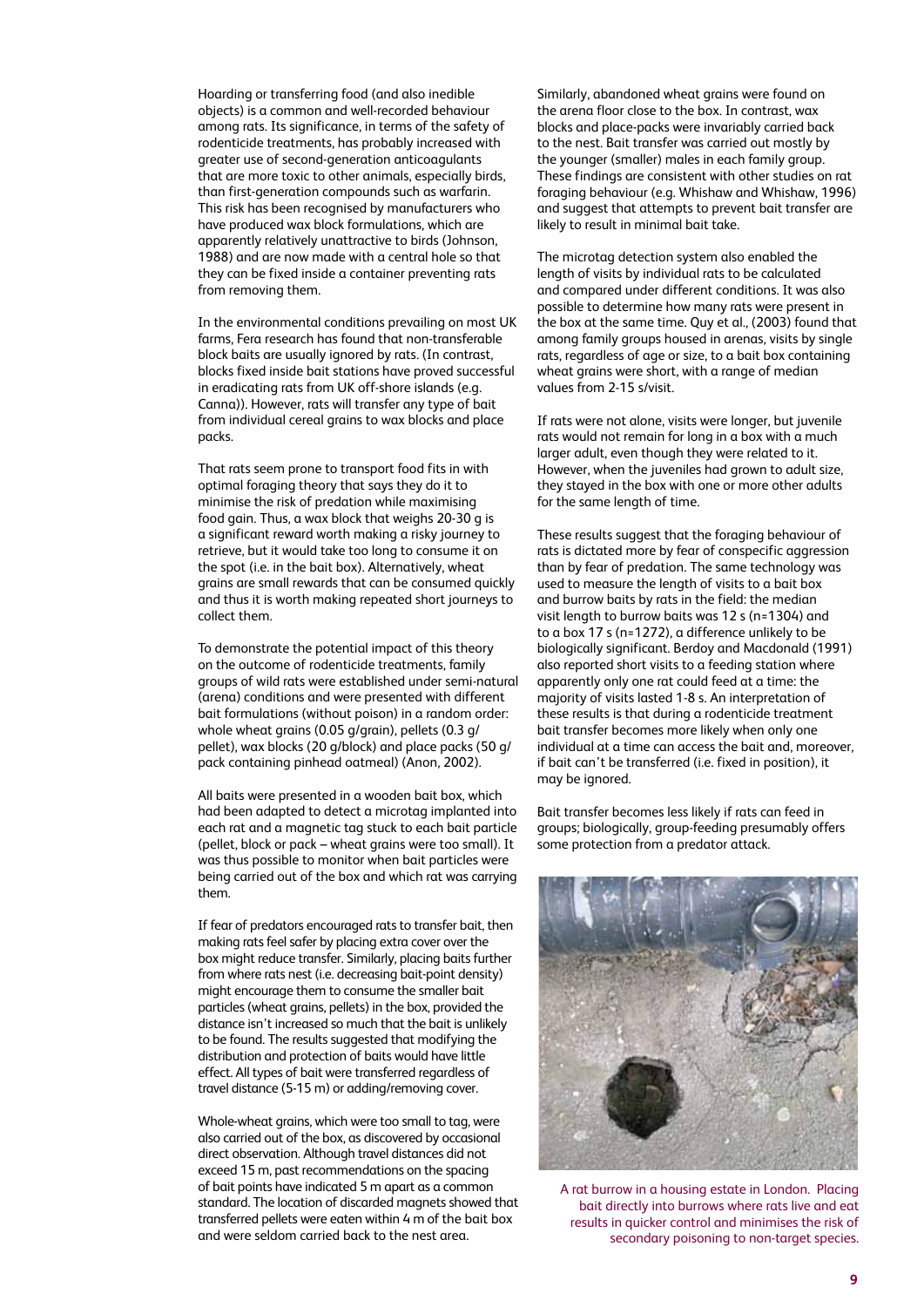# The Chartered Institute of Environmental Health

The CIEH is a professional and educational environmental health organisation. It is a registered charity operating under a Royal Charter for the protection of the public. It has over 10,500 members who work not only in the UK but also in other parts of the world.

Its members perform a variety of roles in local authorities, government departments and agencies, the health service, the armed services, academia, notfor-profit organisations, commercial companies and as private consultants.

They work in large, medium and small businesses and are involved in a wide range of jobs such as those that involve regulation in food safety, housing, health and safety, and environmental protection, including pest and vector control.

The CIEH works to promote improvements in environmental and public health policy by campaigning on key issues of concern, raising the status and understanding of environmental health – with national, regional and local government, employers, the media, the public and other stakeholders to ensure that the high professional standards, knowledge and competencies of environmental health practitioners are achieved and maintained.

In England, Wales and Northern Ireland, the CIEH sets standards and accredits courses and qualifications for the education of practitioners.

As a regulated awarding body, it is a major provider of accredited vocational qualifications. CIEH also produces leading sector publications and runs a comprehensive programme of educational events.

An important part of its role is to provide information, evidence and policy advice to international, national and regional governments, local authorities, industry and other stakeholders. It has a close working relationship with the World Health Organization.

In this regard in 2008 an Associate Parliamentary Group for Environmental Health, which consists of UK Members of Parliament, was established and met for the first time. The event saw the launch of the WHO publication on the public health significance of urban pests.

The CIEH is based in the UK but as one of the founding bodies of environmental health, it is keen to see standards rolled out internationally and to work to help support the environmental health movement in a number of developing countries.

# The National Pest Advisory Panel

In 2001, CIEH set up a specialist pest management panel, the National Pest Advisory Panel (NPAP) whose members are chosen for their individual expertise. They include pest controllers who are working or have worked for local authority pest control departments or commercial companies, consultants, academics and researchers.

The remit of the NPAP is to provide the CIEH with advice on all matters relevant to the control of urban and rural pests. This has included carrying out surveys; issuing a number of important guidance documents relating to the responsible use of public health pest management products; organizing seminars and presentations; and providing expert speakers at national and international meetings.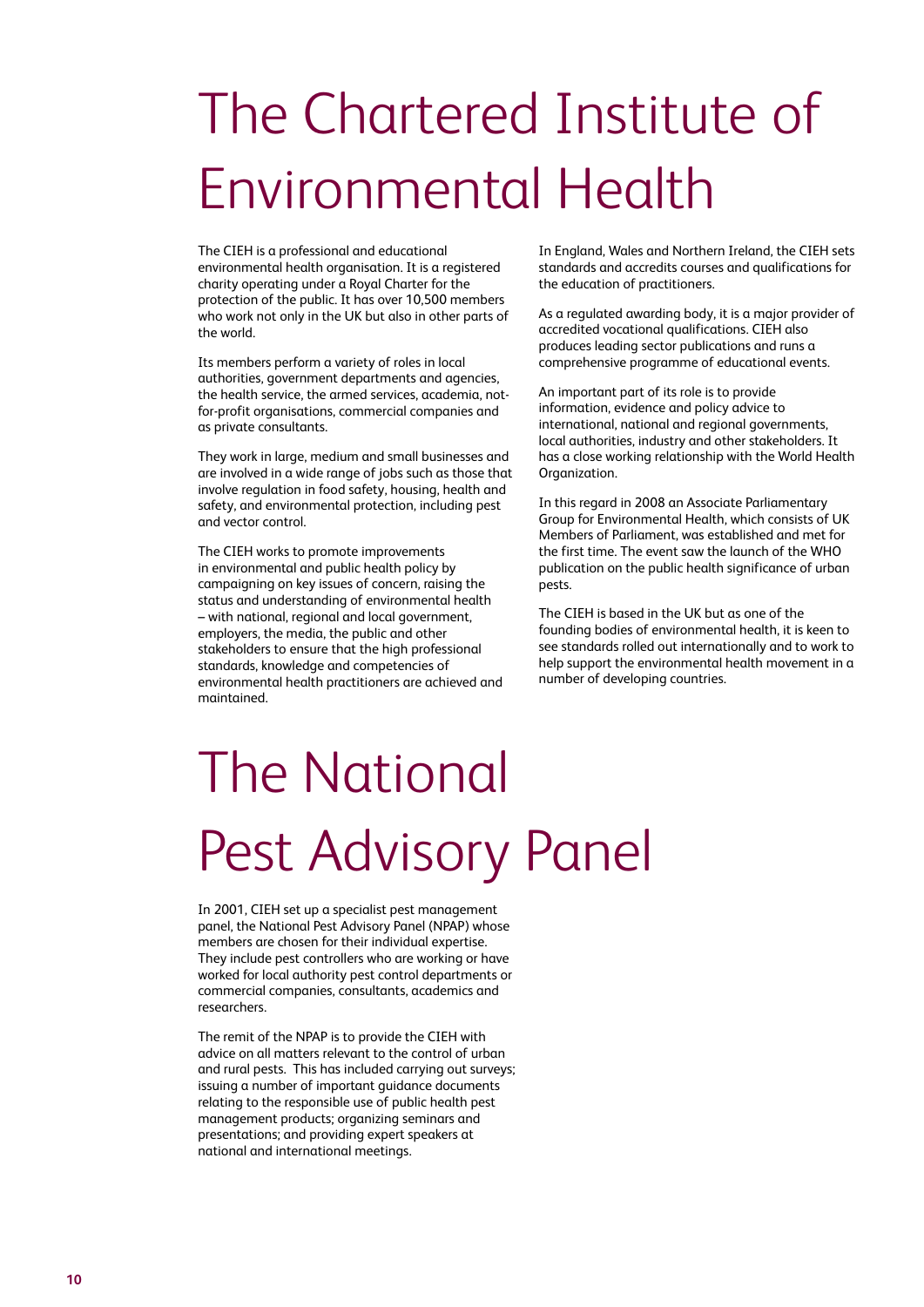#### References

 Anonymous (2002) Development of guidelines on best practice for rodenticide use. Central Science Laboratory, York. Report No. PV1016, 19pp. Accessed 8 September 2010 at http://rand.defra.gov.uk/ Document.aspx?Document=PV1016\_917\_FRP.doc.

Berdoy, M and Macdonald, D W (1991) Factors affecting feeding in wild rats. Acta Oecologica, 12, 261-279.

Buckle, A P (1986) Field trials of flocoumafen against warfarin-resistant infestations of the Norway rat (Rattus norvegicus Berk.) Journal of Hygiene 96: 467- 473.

Cowan D P, Bull, D S, Inglis I R, Quy R J and Smith P (1994) Enhancing rodenticide performance by understanding rodent behaviour. Proceedings of the Brighton Crop Protection Conference - Pests and Diseases, November 1994, 1039-1048.

Cowan, D P, Dunsford, G, Gill, J E, Jones, A, Kerins, G M, MacNicoll, A D & Quy, R J (1995) The impact of resistance on the use of second-generation anticoagulants against rats on farms in southern England. Pesticide Science 43: 83-93.

Cowan, D P & Quy, R J (2003) Rodenticide use against farm rat populations: biological constraints on effectiveness and safety. Pages 172-185 in: Farming and Mammals. (Eds. F. Tattersall & W. Manly). Linnean Society.

Elton, C & Ranson, R M (1954) Containers for baiting. In: Chitty, D. (Ed.), Control of Rats and Mice, vol. 1. Clarendon Press, Oxford, GB, pp. 147–159.

Greaves, J H, Shepherd, D S, & Quy, R J (1982) Field trials of second-generation anticoagulants against difenacoum-resistant Norway rat populations. Journal of Hygiene 89:295-301.

Inglis, I R, Shepherd, D S, Smith, P, Haynes, P, Bull, D S, Cowan, D P, & Whitehead, D (1996) Foraging behaviour of wild rats (Rattus norvegicus) towards new foods and bait containers. Applied Animal Behaviour Science, 47, 175-190.

Jacobs, W W (1990) Required use of protective bait stations in the US. In: Davis L.R. and Marsh, R.E. eds. Proceedings of the 14th Vertebrate Pest Conference. Published at University of California, Davis, 36-42.

Johnson, R A (1988) Performance studies with the new anticoagulant rodenticide, flocoumafen, against Mus domesticus and Rattus norvegicus. EPPO Bulletin, 18, 481-488.

Kaukeinen, D E (1987) Evaluation of rodent bait station use under controlled conditions. Vertebrate Pest Control and Management: 5th Volume. ASTM STP 974. Eds Shumake, S A and Bullard, R W. American Society for Testing Materials, Philadelphia, 103-114.

Middleton, A D (1954) Rural rat control. In: Chitty, D. (Ed.), Control of Rats and Mice, vol. 2. Clarendon Press, Oxford, GB, pp. 414–447.

Quy R J, Shepherd, D S, & Inglis, I R (1992a) Bait avoidance and effectiveness of anticoagulant rodenticides against warfarin- and difenacoumresistant populations of Norway rats (Rattus norvegicus). Crop Protection 11:14-20.

Quy, R J, Cowan, D P, Haynes, P, Inglis, I R, & Swinney, T (1992b) The influence of stored food on the effectiveness of farm rat control. Proceedings of the Brighton Crop Protection Conference - Pests and Diseases, November 1992, 291-300.

Quy, R J, Cowan, D P, Haynes, P, Inglis, I R, & Swinney, T (1994) Predicting the outcome of rodenticide trials against Norway rats living on farms. In: Halverson, W.S. and Crabb, A.C. eds. Proceedings of the 16th Vertebrate Pest Conference. Published at University of California, Davis, 133-137.

Quy, R J, Cowan, D P, Morgan, C, & Swinney, T (1996) Palatability of rodenticide baits in relation to their effectiveness against farm populations of the Norway rat. In: Timm, R.M. & Crabb, A.C. eds. Proceedings of the 17th Vertebrate Pest Conference. Published at University of California, Davis, 133-138.

Quy, R J, Cowan, D P & Lambert, M S (2003) Adapting baiting tactics to match the foraging behaviour of Norway rats: a balance between efficacy and safety. Pages 451-456 in G. R. Singleton, L. A. Hinds, C. J. Krebs, and D. Spratt, editors. Rats, mice and people: rodent biology and management. Australian Centre for International Agricultural Research Monograph, Canberra.

Quy, R J, Cowan, D P, Prescott, C V, Gill, J E, Kerins, G M, Dunsford, G, Jones, A, & MacNicoll, A D (1995) Control of a population of Norway rats resistant to anticoagulant rodenticides. Pesticide Science. 45: 247-256.

Quy, R J, Cowan, D P, & Swinney, T (1993) Tracking as an activity index to measure gross changes in Norway rat populations. Wildlife Society Bulletin. 21: 122-127.

Rennison, B D & Dubock, A C (1978) Field trials of WBA 8119 (PP 581, brodifacoum) against warfarin-resistant infestations of Rattus norvegicus. Journal of Hygiene 80: 77-82.

Shorten, M., 1954. The reaction of the brown rat towards changes in its environment. In: Chitty, D. (Ed.), Control of Rats and Mice, vol. 2. Clarendon Press, Oxford, GB, pp. 307–333.

Whishaw, I Q & Tomie, J-A (1987) Food wresting and dodging: strategies used by rats (Rattus norvegicus) for obtaining and protecting food from conspecifics. Journal of Comparative Psychology, 101, 202-209.

Whishaw, I Q & Whishaw, G E (1996) Conspecific aggression influences food carrying: studies on a wild population of Rattus norvegicus. Aggressive Behavior, 22: 47-66.